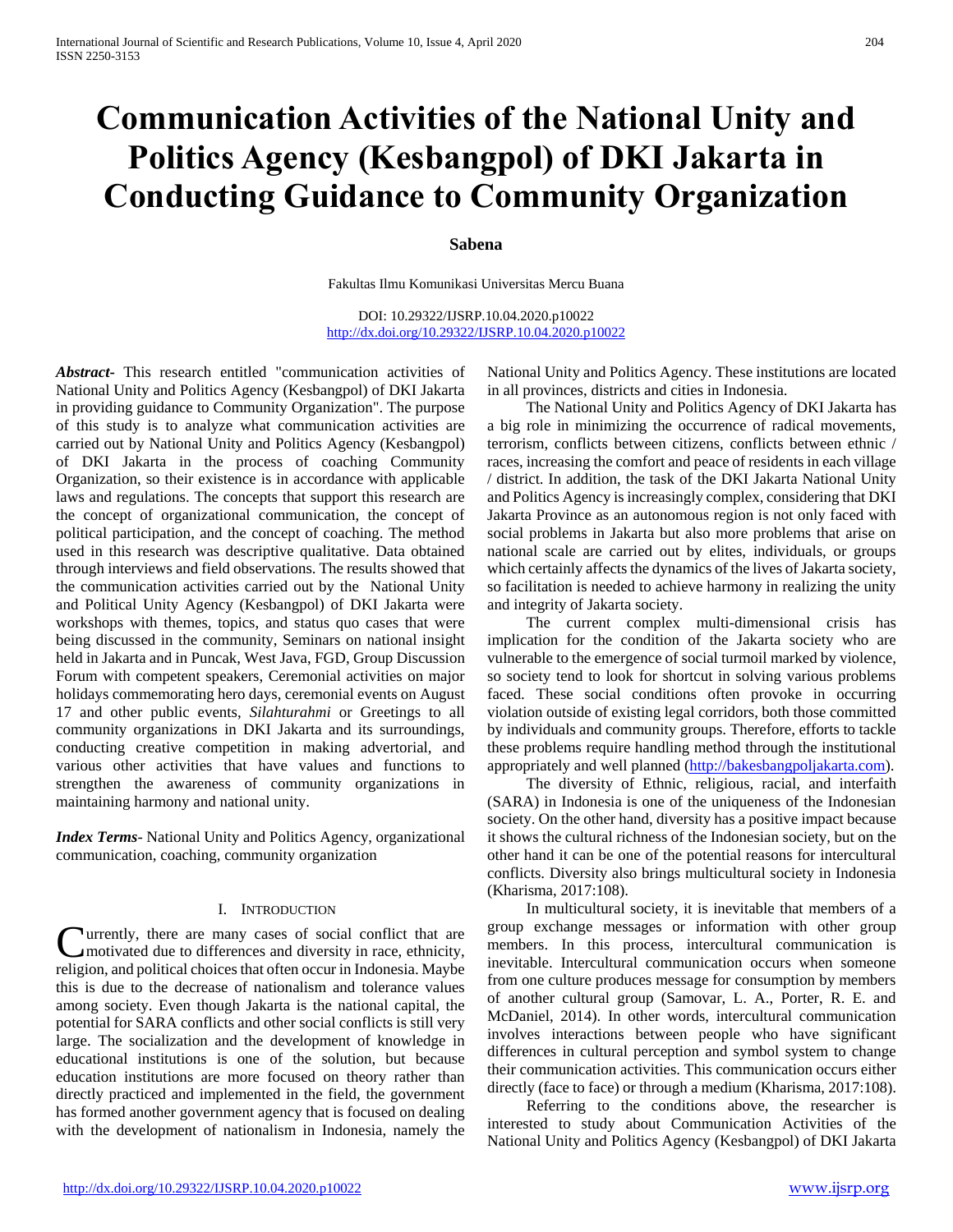in conducting Community Organization development. Through this research, it is expected to be able to contribute in the form of knowledge in the study of communication science, particularly in the field of public relation, which is related to the concept of the Role of National Unity and Politics Agency and Community Organization. This research is expected to be a reference to further research related to the role of the National Unity and Politics Agency (Kesbangpol) and community organization. In addition, this research is also expected to be able to contribute in the form of suggestion to the activities of the Kesbangpol and community organization.

## II. LITERATURE REVIEW

## **Organizational communication**

 Organizational communication is the sending and receiving of various organizational messages in formal and informal groups of an organization (Wiryanto, 2005). The contents are about how to work in the organization, productivity, and various jobs that must be done in the organization where organizational communication is a network of communication between people who are interdependent with each other in the organizational context.

 Community organization can function according to their function as social control and can take more professional attitude when engaging in the community, so they are no longer community organization that violates regulation in accordance with the Law of Community Organization. While community organization must be neutral in dealing with various conflicts that arise in a variety of countries. In maintaining organizational harmony with government, community organizations are not politicized, because of the role of CSOs as the media of government control.

 Doing communication is one of way to support the synergy between the Kesbangpol and community organization while Soemarno stated that the essence of political communication is the effort of human groups who have a certain political or ideological orientation in order to control or gain power and with that power, the purpose of political thought and ideology can be realized (Nora, 2014:46).

 The purpose of organizational communication is: The purpose of communication in the organizational process is certainly in the context of forming mutual understanding in order equality can occur within the frame of reference, as well as in experience. Robert Bonnington in the book Modern Business: A Systems Approach (2007) defines organization as a media which management coordinates material resources and human resources through formal structural pattern of task and authority. The correlation between the science of communication with the organization lies in its observation focused on the humans involved in achieving the goal of the organization.

## **Political Participation**

 Political communication, political socialization, political image, ultimately lead to goal and objective, namely the achievement of political participation and participation in the process of determining political policy. Political participation or public participation in the political agenda is very important in democracy (the foundation of democracy), especially in representative democracy (Rahman, 2019: 134). Then to realize a mature democratic system, high public participation is needed but the level of youth participation in politics is often a matter of debate. The younger generation is often seen as a group of people who are least concerned with political issues, who often experience separation from their communities, who are not interested in the political process and political issues, who have a low level of trust in politicians and are cynical about various political institutions and government (Haste & Hogan, 2006).

 Political human activity in the political arena is basically a political act or political participation that is developed through the experience or application of political socialization. In general, political participation is explained by Miriam Budiardjo as the activity of a person or group of people to actively participate in political life such as electing a country leader, and directly or indirectly influencing government policy (public policy) (Arifin, 2011:235-266).

 Participation is an important part of democracy, Huntington & Nelson (1976: 3) argue their views as follows: " political participation that the activities of citizens are designed to influence government decision making." Based on this definition, political participation is interpreted as a private activity of citizens carried out to influence government decisions. Then Dahrendorf (2003) states "Political participation gives citizens the opportunity to communicate the information to government officials about their concerns, preferences and pressure on them to respond." This definition emphasizes that everyone who lives in a democratic country has the right to express their views and attitudes towards everything that happens in the public domain or matters related to their interests so the government is known and then the government respond.

 Political participation according to Herbert McCloky is the voluntary activities of the citizens through they take part in the process of electing the authorities, and directly or indirectly in the process of forming public policy. Activities include political actions such as voting in election, attending campaign, lobbying with politician or the government (Purboningsih, 2015:108).

## **The Definition of Coaching**

 Seeing from the term, coaching comes from the basic word "bina", which comes from Arabic language, which is to wake up (General Indonesian dictionary). Coaching means renewal or efforts, actions or activities carried out efficiently and effectively in order to obtain better result. (Gauzali Syadam, 2000:408).

 Coaching is a formal or non-formal educational effort that is carried out consciously, planned, directed, organized, and responsibly in order to introduce, to grow, to guide, and to develop the foundations of a balanced, whole and harmonious personality, knowledge and skill according to talent, tendency / desire and abilities as a provision, henceforth on their own to increase, to improve and develop each other, themselves, and their environment towards the achievement of dignity, quality and optimal human ability and independent individual (Simanjuntak, 1990:48).

 Guidance and national education can also be formulated, which is also related as the effort to improve the quality of human, namely humans who believe and have faith in God Almighty, virtuous character, personality, independent, advanced, tough, intelligent, creative, skilled, discipline, work ethic, professional,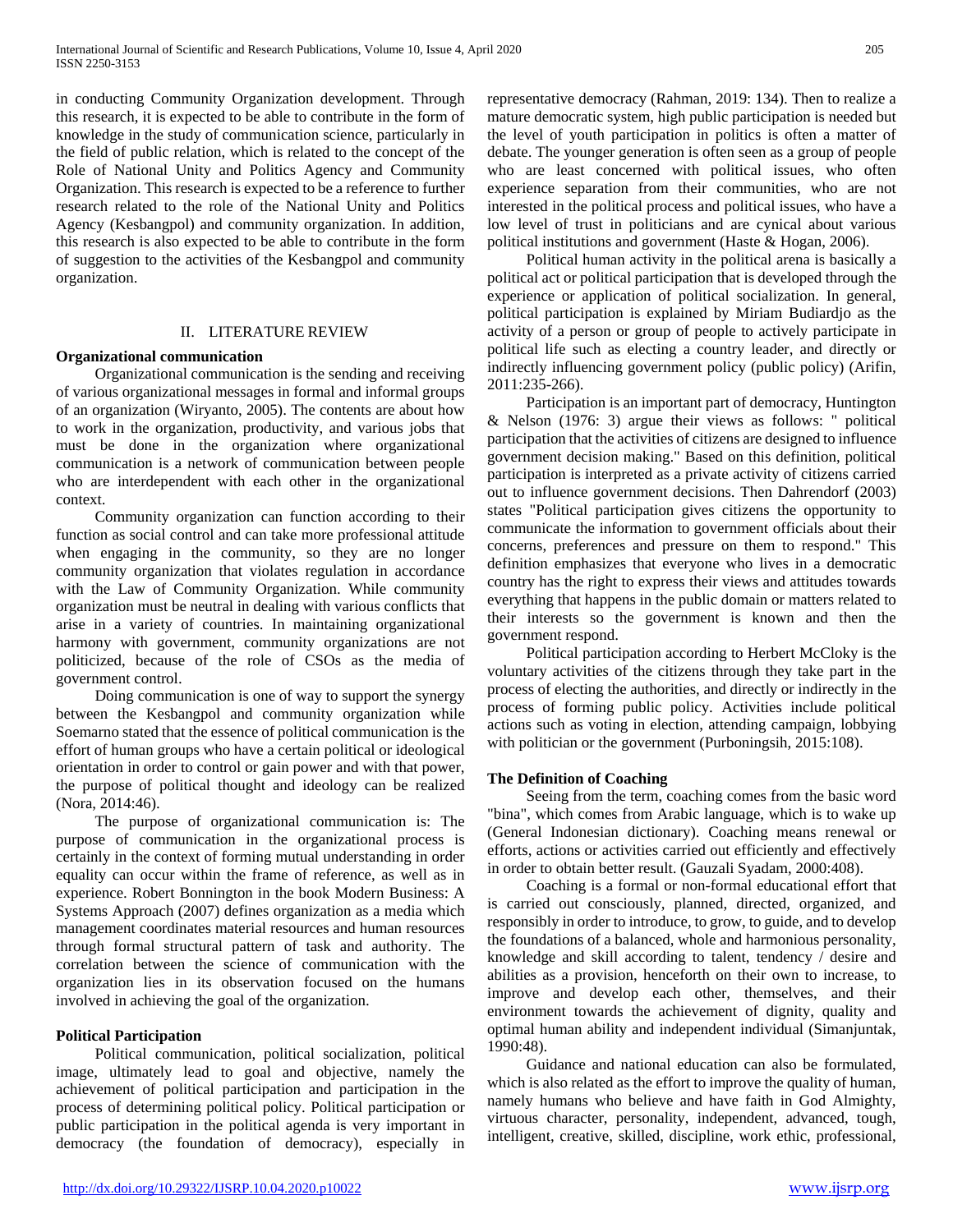responsible and proactive as well as physically and mentally healthy (Hendriani & Nulhaqim, 2008 : 157).

## III. METHODOLOGY

 The paradigm of this research is constructivism. Constructivists believe that knowledge exist in someone who is knowing. In the process of communication, messages cannot be transferred from one person's brain to another person's head. The recipient of the message must interpret what has been taught by adjusting to their experiences. The importance of experience in this knowledge process makes the construction process requires the ability to recall and express experience, the ability to compare and make decision, and the ability to prefer one experience to another experience. (Ardianto & Bambang, 2007:154-155).

 This research used descriptive qualitative method, where researcher describes how the communication activities of the DKI Jakarta National Unity and Politics Agency (Kesbangpol) in developing community organization. In this study, researchers only act as observers who only create behavioral categories, observe symptoms and record them in observation book. Researchers will act as observers and go directly to the field to obtain the necessary data by interviewing the parties concerned. Then the results of this study only describe the situation, not seek or explain the relationship that exist.

 The subject in this study was the National Unity and Politics Agency of DKI Jakarta Province as Data Source. Then the data in qualitative research generally take the form of description, narrative, data, image or statement obtained from research subject, both directly and indirectly related to how the role of the National Unity and Politics Agency of DKI Jakarta Province. The main data sources in qualitative research are words and actions, and the rest are additional data such as document and others. In this section, the types of data are divided into words and actions, written data sources, photographs and statistics. Then the data collection techniques were by interview, observation, and document study.

Qualitative data analysis technique id carried out together with the data collection process. Data analysis techniques according to Miles and Huberman include three concurrent activities: 1) Reduction of data to remove data that is not important, 2) Display data that is doing the process of presentation (displayed) in the form of a comprehensive description, 3) Verification of data that is interpreting and concluding data that has been compiled. Based on the interpretation above, researcher can draw a conclusion, where this conclusion is the result of the research that can answer research questions that have been formulated previously (Irawan, 2018: 118).

 Then to determine the validity of the data, the researcher conducted a triangulation technique. This is a data checking technique that uses something other than research data to examine or compare the objective. Denzin distinguishes four types of triangulation as an examination technique that utilizes the use of resource, method, researcher and theory (Yuliawati, 2019: 82).

# IV. DISCUSSION

 The results of the research at the National Unity and Politics Agency (Kesbangpol) of DKI Jakarta explained that every

Indonesian citizen may establish or have community organization maximally 3. Then the existence of the community organization must have AD/ART, flag symbol, secretariat office, and building domicile in accordance with the Regulation of the Ministry of Home Affairs (Permendagri) number 57 year 2017 about procedures for the community organization system. Therefore, community organization must register to the National Unity and Politics Agency (Kesbangpol).

 Data showed that the number of community organization registered in the National Unity and Politics Agency (Kesbangpol) of DKI Jakarta amounted around 550 SKT, based on SK Ministry of Justice and Human Rights in the 2014 - 2018 period. Until now, there will still be more new community organizations, until the social services are unable to gather data. Registered community organization will receive services from the Kesbangpol, enter into a collaborative group to provide guidance and direction in some training on Pancasila, and national insight for the Republic of Indonesia. Then the scope of activities will be adjusted to the role of the organization.

 To ensure the role and function of community organization in accordance with the regulations, the government has a National Unity and Politics Agency (Kesbangpol). The National Unity and Politics Agency (Kesbangpol) functions to provide guidance to community organizations that have a good track record, diligently participate in activities, diligently play a role in society, so they are the ones who will always be involved in the activities of the National Unity and Politics Agency of DKI Jakarta.

 The below explanation will explain the various types of activities carried out by the Kesbangpol DKI Jakarta in carrying out the fostering function of all community organizations registered in DKI Jakarta, as follows:

- 1. Workshop on themes and topics as well as status quo cases that are discussed among the society
- 2. Seminar on nationalism insight held in Jakarta and in Puncak, West Java
- 3. FGD, Forum Group Discussion with several competent speakers
- 4. Ceremonial activities on major holidays commemorating Heroes' Day, ceremonial events on August 17 and other ceremonial events
- 5. Greetings or *Silahturahmi* to all community organizations in DKI Jakarta and surrounding areas
- 6. Conducting creativity competition in making advertorial.

 Various activities above were part of the organization communication activities. In this context, the DKI Jakarta National Unity and politics Agency (Kesbangpol) sent and received various organizational messages in formal and informal groups to community organizations in DKI Jakarta. The content of the communication message was about how to work within the organization, productivity, and various jobs that must be done in the organization where organizational communication is a network of communication between people who are interdependent with each other in the organizational context.

 Through this coaching activity, it is hoped that community organizations could operate according to their function as social control and could take a more professional attitude when engaged in the community, so they were no longer community organizations that violated regulations in accordance with the Law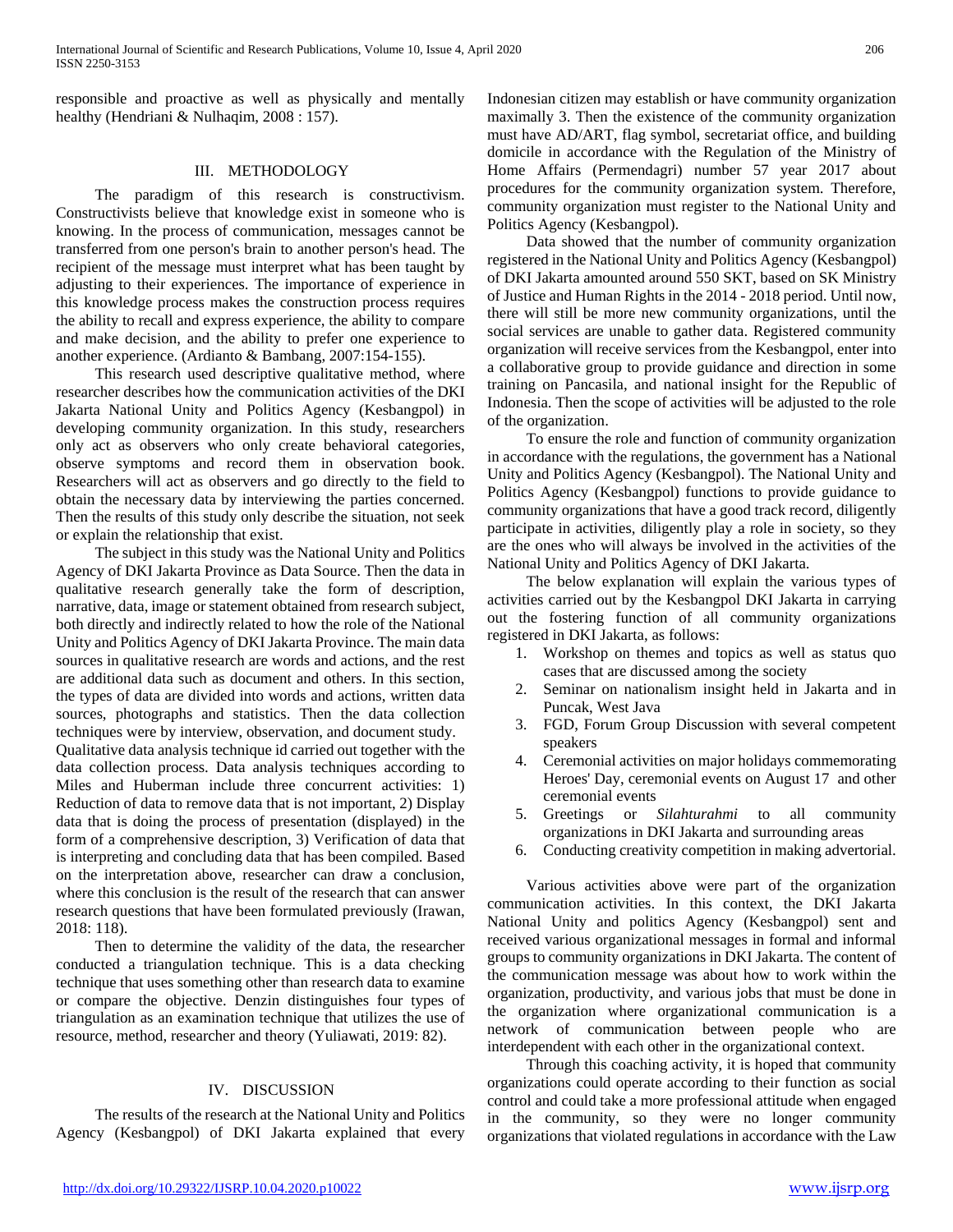of Community Organization while community organization should be neutral in responding to various conflicts that arose in a variety of countries and states. In maintaining organizational harmony with government, community organizations were not politicized, because of the role of community organization as the media of government control.

 Nora (2014) explained that conducting communication is one of the way to support the synergy between the Kesbangpol and community organizations, while Soemarno stated that the essence of political communication is the efforts of human groups who have a certain political or ideological orientation in order to control or obtain power and with that power, then the goals of political thought and ideology can be realized (Nora, 2014:46).

To support the various programs that have been carried out by National Unity and Politics Agency (Kesbangpol), community organizations should do the following actions:

- 1. Having a healthy soul, physically and mentally / physically and spiritually
- 2. Every community organization should understand its function, understanding that it is not just a matter of taking care of and taking part without understanding the purpose of the organization
- 3. Each administrator and member often consolidate cadres to strengthen and to understand Pancasila, the 1945 Constitution and Nationalism for NKRI
- 4. Be aware of each other's cultural preservation
- 5. Have a high patriotism spirit
- 6. Having a good empathy for fellow management and the surrounding community.

 Not only have the criteria above, members of community organization also needed to increase the understanding related to the duties and functions of community organization as well as understand and appreciate the basic values of the Indonesian state. For this reason, the guidance that has been carried out by the Jakarta national unity and political agency is the right effort. This is as explained by Fauzali (2000) which states that coaching means renewal or efforts, actions or activities carried out efficiently and effectively in order to obtain better results. (Gauzali Syadam 2000:408).

 In addition, Simanjuntak (1990) also explained that coaching is a formal and non-formal educational effort carried out consciously, planned, directed, organized, and responsible in order to introduce, to grow, to guide, and to develop a basis for balanced and harmonious personality, knowledge and skills in accordance with talent, tendency / desire and abilities as provisions, henceforth on their own to add, to improve and develop themselves, other people and their environment towards the achievement of dignity, quality and optimal human abilities and independent individuals (Simanjuntak, 1990:48).

 Guidance and national education can also be formulated, which is also related as efforts to improve the quality of human, namely humans who believe and have faith in God Almighty, virtuous character, good personality, independent, advanced, tough, intelligent, creative, skilled, disciplined, work ethic, professional, responsible and proactive as well as physically and mentally healthy (Oemar Hamalik, 2000 : 14).

#### V. CONCLUSION

 Based on the results of research related to communication activities of the National Unity and Politics Agency (Kesbangpol) of DKI Jakarta in conducting Community Organization development, the conclusions were:

 Communication activities carried out by the national unity and politics agency (Kesbangpol) of DKI Jakarta , namely Workshops with themes, topics and status quo cases that were being discussed in the community, Seminars on national insight conducted in Jakarta and in Puncak, West Java, FGD, Group Discussion Forum with competent speakers, Ceremonial activities on major holidays commemorating Heroes' Day, ceremonial events on August 17 and other public events, Gathering or Silahturahmi to all community organizations in DKI Jakarta and surrounding areas, conducting creativity-making advertorial competition, and various other public events. other activities that have values and functions to strengthen the awareness of community organizations in maintaining harmony and national unity.

 To ensure that community organization could carry out activities in accordance with applicable laws and regulations, the Jakarta National Unity and Politics Agency (Kesbangpol) required that all members of community organizations should 1) to understand their functions and not just became the administrator and joined without understanding the direction of the organization, 2) each administrator and member should consolidate the strengthening of cadres of the understanding of Pancasila, the 1945 Constitution and Nationalism for the Unitary State of the Republic of Indonesia, 3) aware of each other's cultural preservation, 4) Having high patriotism, and 4) Having a spirit of empathy both to fellow administrators and the surrounding community.

#### **REFERENCES**

- [1] Ardianto Elvinaro dan Anees Q Bambang. 2007. *Filsafat Ilmu Komunikasi.* Bandung: Simbiosa Rekatama Media.
- [2] Arifin Anwar. 2011. Komunikasi Politik: Filsafat-Paradigma-Teori-Tujuan-Strategi-dan Komunikasi Politik Indonesia. Yogyakarta: Graha Ilmu.
- [3] Dahrendorf R (2003). The Challenge for Democracy. *Journal of Democracy*. 14 (4). EACEA (Education, Audiovisual and Culture Executive Agency) (2012). *Political participation and EU citizenship: Perceptions and behaviors of young people.* Evidence from Eurobarometer surveys*.* European Commission.
- [4] Gouzali Saydam. 1996. Manajemen dan Bawahan. Jakarta: Djam- batan.
- [5] Haste, H. & Hogan, A. (2006). Beyond conventional civic participation, beyond the moralpolitical divide: Young people and contemporary debates about citizenship. *Journal of Moral Education*, 35(4), 473-493.
- [6] Hendriani Susi & Nulhaqim Soni A. Pengaruh Pelatihan dan Pembinaan Dalam Menumbuhkan Jiwa Wirausaha Mitra Binaan PT. (Persero) Pelabuhan Indonesia I Cabang Dumai. Jurnal Kependudukan Padjadjaran, Vol. 10, No. 2, Juli 2008.
- [7] Irawan, Enjang Pera. The Analysis of Triple Bottom Line Concept Implementation in CSR Progra m through Local Food Processing Industry. International Journal of Management Sciences and Business Research, April-2018 ISSN (2226-8235) Vol-7, Issue 4
- [8] Kharisma Tiara. Konflik Sara Pada Pilkada DKI Jakarta di Grup *Whatsapp*  Dengan Anggota Multikultural. Jurnal Penelitian Komunikasi Vol. 20 No. 2, Desember 2017: 107-120
- [9] Nora Ghazaly Ama La. 2014. *Ilmu Komunikasi Politik*. Yogyakarta: ANDI.
- [10] Purboningsih Sayekti Dwi. 2015. Gerakan Sosial Baru Perspektif Kritis: Relawan Politik Dalam Pilpres 2014 Di Surabaya. Jurnal Review Politik